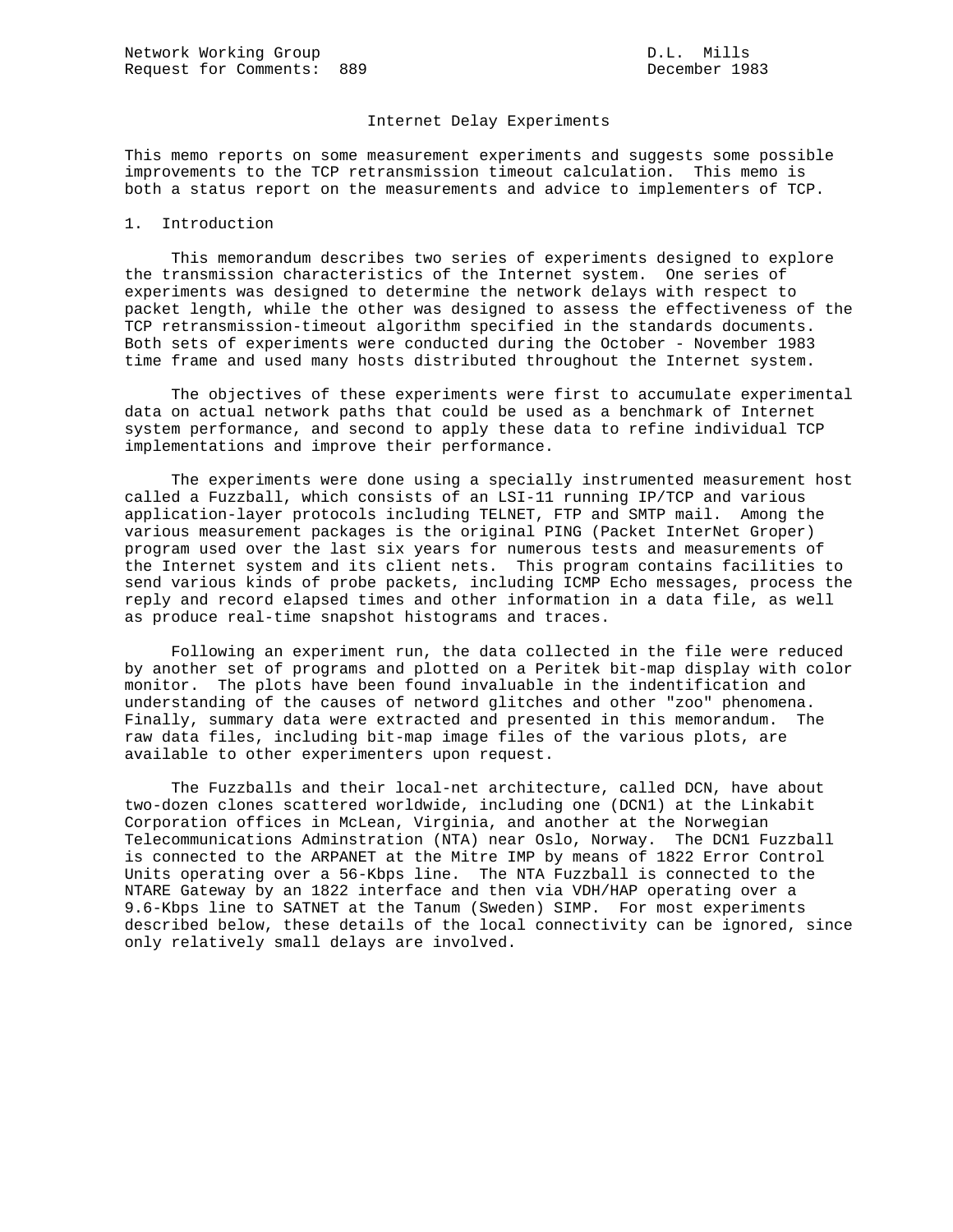Internet Delay Experiments Page 2 D.L. Mills

 The remote test hosts were selected to represent canonical paths in the Internet system and were scattered all over the world. They included some on the ARPANET, MILNET, MINET, SATNET, TELENET and numerous local nets reachable via these long-haul nets. As an example of the richness of the Internet system connectivity and the experimental data base, data are included for three different paths from the ARPANET-based measurement host to London hosts, two via different satellite links and one via an undersea cable.

## 2. Packet Length Versus Delay

 This set of experiments was designed to determine whether delays across the Internet are significantly influenced by packet length. In cases where the intrinsic propagation delays are high relative to the time to transmit an individual packet, one would expect that delays would not be strongly affected by packet length. This is the case with satellite nets, including SATNET and WIDEBAND, but also with terrestrial nets where the degree of traffic aggregation is high, so that the measured traffic is a small proportion of the total traffic on the path. However, in cases where the intrinsic propagation delays are low and the measured traffic represents the bulk of the traffic on the path, quite the opposite would be expected.

 The objective of the experiments was to assess the degree to which TCP performance could be improved by refining the retransmission-timeout algorithm to include a dependency on packet length. Another objective was to determine the nature of the delay characteristic versus packet length on tandem paths spanning networks of widely varying architectures, including local-nets, terrestrial long-haul nets and satellite nets.

## 2.1. Experiment Design

 There were two sets of experiments to measure delays as a function of packet length. One of these was based at DCN1, while the other was based at NTA. All experiments used ICMP Echo/Reply messages with embedded timestamps. A cycle consisted of sending an ICMP Echo message of specified length, waiting for the corresponding ICMP Reply message to come back and recording the elapsed time (normalized to one-way delay). An experiment run, resulting in one line of the table below, consisted of 512 of these volleys.

 The length of each ICMP message was determined by a random-number generator uniformly distributed between zero and 256. Lengths less than 40 were rounded up to 40, which is the minimum datagram size for an ICMP message containing timestamps and just happens to also be the minimum TCP segment size. The maximum length was chosen to avoid complications due to fragmentation and reassembly, since ICMP messages are not ordinarily fragmented or reassembled by the gateways.

 The data collected were first plotted as a scatter diagram on a color bit-map display. For all paths involving the ARPANET, this immediately revealed two distinct characteristics, one for short (single-packet) messages less than 126 octets in length and the other for long (multi-packet) messages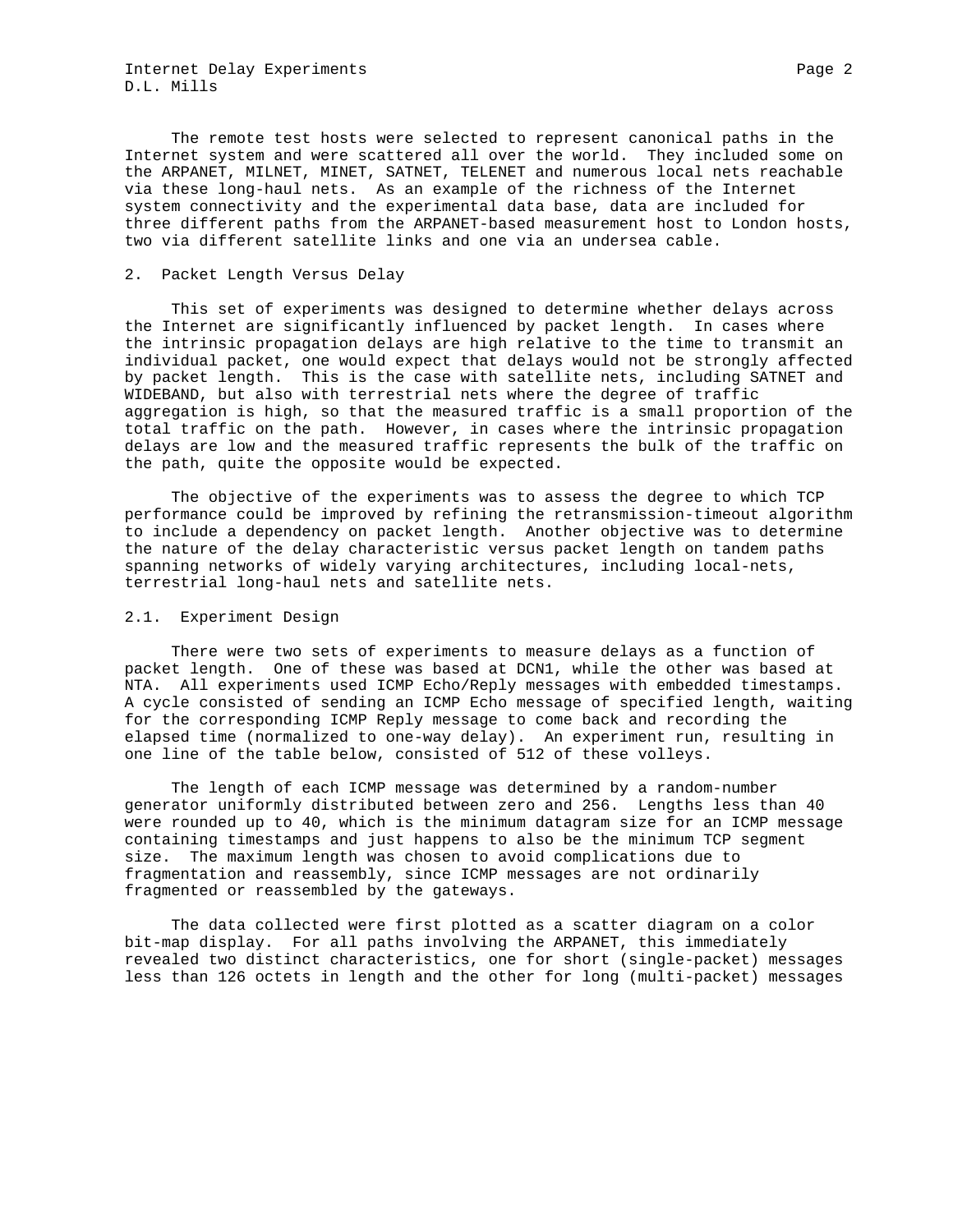Internet Delay Experiments Page 3 D.L. Mills

longer than this. Linear regression lines were then fitted to each characteristic with the results shown in the following table. (Only one characteristic was assumed for ARPANET-exclusive paths.) The table shows for each host the delays, in milliseconds, for each type of message along with a rate computed on the basis of these delays. The "Host ID" column designates the host at the remote end of the path, with a letter suffix used when necessary to identify a particular run.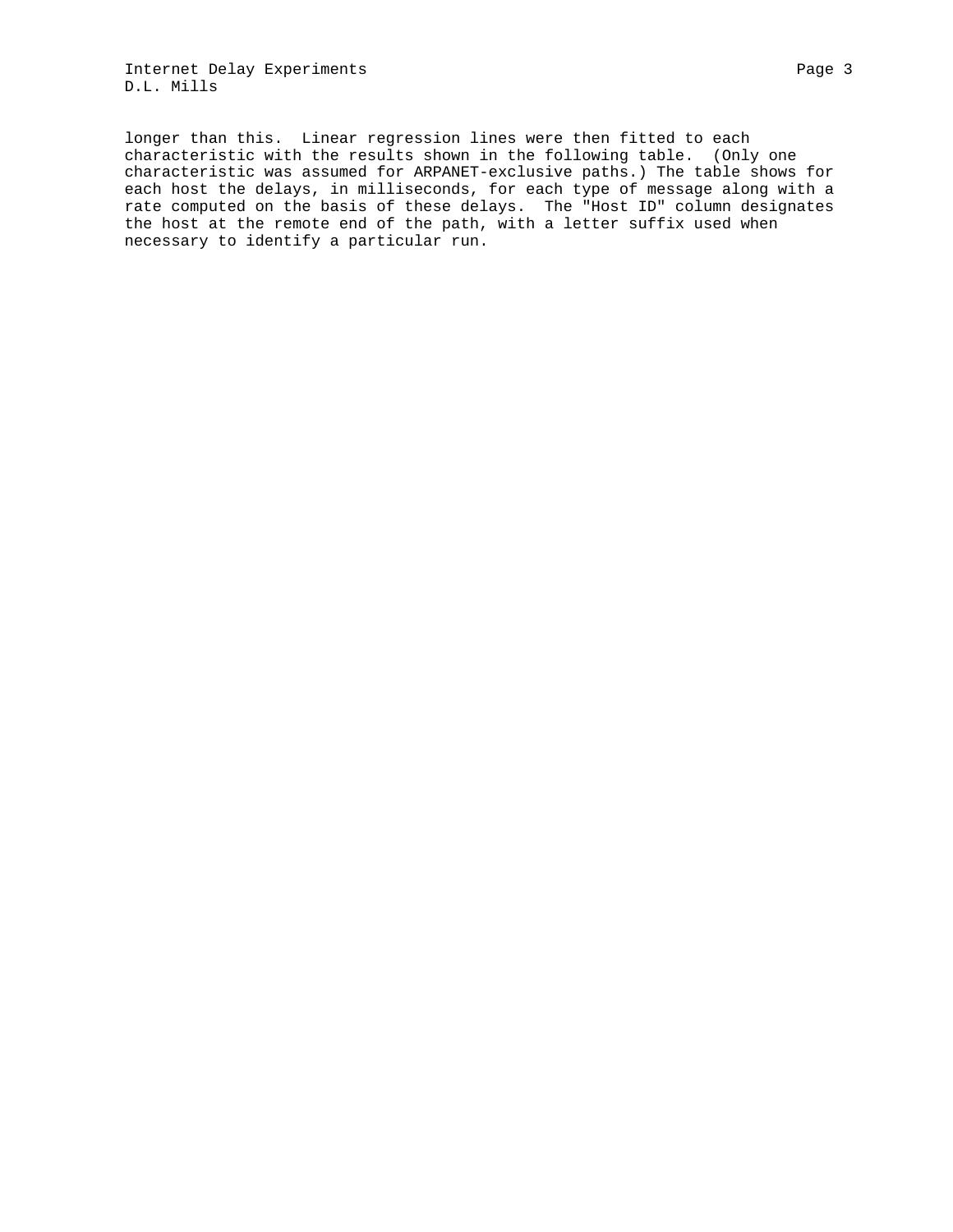| Host<br>ID          | Single-packet<br>40 | 125                                  | Rate<br>(bps) | Multi-packet<br>125                             | 256  | Rate<br>(bps) | Comments               |
|---------------------|---------------------|--------------------------------------|---------------|-------------------------------------------------|------|---------------|------------------------|
|                     |                     |                                      |               | DCN1 to nearby local-net hosts (calibration)    |      |               |                        |
| DCN <sub>5</sub>    | 9                   |                                      |               |                                                 | 13   | 366422        | DMA 1822               |
| DCN8                | 14                  |                                      |               |                                                 | 20   | 268017        | Ethernet               |
| IMP17               | 22                  |                                      |               |                                                 | 60   | 45228         | 56K 1822/ECU           |
| FORD1               | 93                  |                                      |               |                                                 | 274  | 9540          | 9600 DDCMP base        |
| UMD1                | 102                 |                                      |               |                                                 | 473  | 4663          | 4800 synch             |
| DCN6                | 188                 |                                      |               |                                                 | 550  | 4782          | 4800 DDCMP             |
| <b>FACC</b>         | 243                 |                                      |               |                                                 | 770  | 3282          | 9600/4800 DDCMP        |
| FOE                 | 608                 |                                      |               |                                                 | 1917 | 1320          | 9600/14.4K stat mux    |
|                     |                     | DCN1 to ARPANET hosts and local nets |               |                                                 |      |               |                        |
| MILARP              | 61                  | 105                                  | 15358         | 133                                             | 171  | 27769         | MILNET gateway         |
| ISID-L              | 166                 | 263                                  | 6989          | 403                                             | 472  | 15029         | low-traffic period     |
| SCORE               | 184                 | 318                                  | 5088          | 541                                             | 608  | 15745         | low-traffic period     |
| RVAX                | 231                 | 398                                  | 4061          | 651                                             | 740  | 11781         | Purdue local net       |
| AJAX                | 322                 | 578                                  | 2664          | 944                                             | 1081 | 7681          | MIT local net          |
| ISID-H              | 333                 | 520                                  | 3643          | 715                                             | 889  | 6029          | high-traffic period    |
| BERK                | 336                 | 967                                  | 1078          | 1188                                            | 1403 | 4879          | UC Berkeley            |
| WASH                | 498                 | 776                                  | 2441          | 1256                                            | 1348 | 11379         | U Washington           |
|                     |                     |                                      |               | DCN1 to MILNET/MINET hosts and local nets       |      |               |                        |
| ISIA-L              | 460                 | 563                                  | 6633          | 1049                                            | 1140 | 11489         | low-traffic period     |
| ISIA-H              | 564                 | 841                                  | 2447          | 1275                                            | 1635 | 2910          | high-traffic period    |
| BRL                 | 560                 | 973                                  | 1645          | 1605                                            | 1825 | 4768          | BRL local net          |
| $_{\rm LON}$        | 585                 | 835                                  | 2724          | 1775                                            | 1998 | 4696          | MINET host (London)    |
| HAWAII              | 679                 | 980                                  | 2257          | 1817                                            | 1931 | 9238          | a long way off         |
| OFFICE3 762         |                     | 1249                                 | 1396          | 2283                                            | 2414 | 8004          | heavily loaded host    |
| KOREA               | 897                 | 1294                                 | 1712          | 2717                                            | 2770 | 19652         | a long, long way off   |
|                     |                     | DCN1 to TELENET hosts via ARPANET    |               |                                                 |      |               |                        |
| RICE                | 1456                | 2358                                 | 754           | 3086                                            | 3543 | 2297          | via VAN gateway        |
|                     |                     |                                      |               | DCN1 to SATNET hosts and local nets via ARPANET |      |               |                        |
| $_{\rm UCL}$        | 1089                | 1240                                 | 4514          | 1426                                            | 1548 | 8558          | UCL zoo                |
| $NTA-L$             | 1132                | 1417                                 | 2382          | 1524                                            | 1838 | 3339          | low-traffic period     |
| NTA-H               | 1247                | 1504                                 | 2640          | 1681                                            | 1811 | 8078          | high-traffic period    |
| NTA to SATNET hosts |                     |                                      |               |                                                 |      |               |                        |
| TANUM               | 107                 |                                      |               |                                                 | 368  | 6625          | 9600 bps Tanum line    |
| ETAM                | 964                 |                                      |               |                                                 | 1274 | 5576          | Etam channel echo      |
| <b>GOONY</b>        | 972                 |                                      |               |                                                 | 1256 | 6082          | Goonhilly channel echo |
|                     |                     |                                      |               |                                                 |      |               |                        |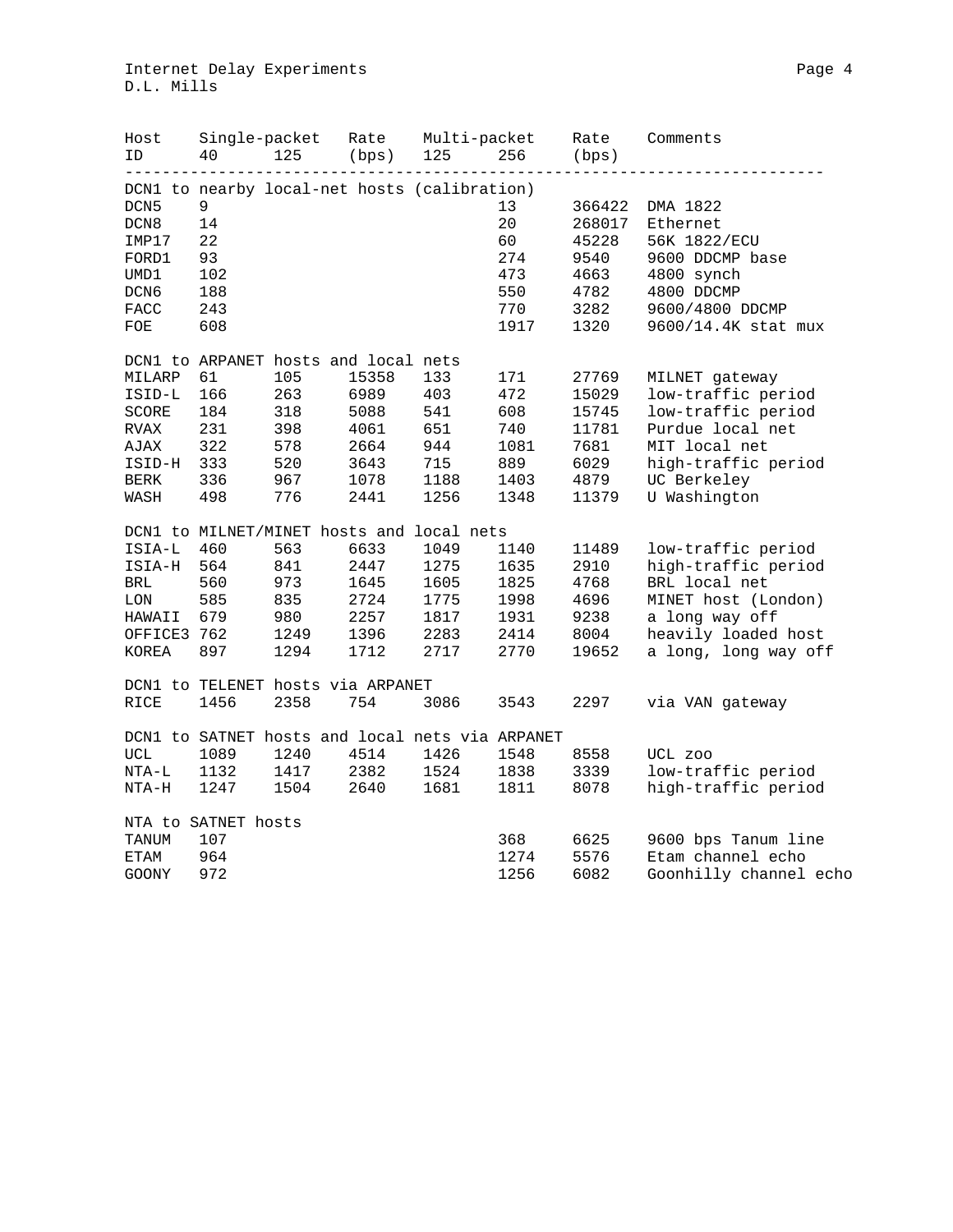#### 2.2 Analysis of Results

 The data clearly show a strong correlation between delay and length, with the longest packets showing delays two to three times the shortest. On paths via ARPANET clones the delay characteristic shows a stonger correlation with length for single-packet messages than for multi-packet messages, which is consistent with a design which favors low delays for short messages and high throughputs for longer ones.

 Most of the runs were made during off-peak hours. In the few cases where runs were made for a particular host during both on-peak and off-peak hours, comparison shows a greater dependency on packet length than on traffic shift.

 TCP implementors should be advised that some dependency on packet length may have to be built into the retransmission-timeout estimation algorithm to insure good performance over lossy nets like SATNET. They should also be advised that some Internet paths may require stupendous timeout intervals ranging to many seconds for the net alone, not to mention additional delays on host-system queues.

 I call to your attention the fact that the delays (at least for the larger packets) from ARPANET hosts (e.g. DCN1) to MILNET hosts (e.g. ISIA) are in the same ballpark as the delays to SATNET hosts (e.g. UCL)! I have also observed that the packet-loss rates on the MILNET path are at present not neglible (18 in 512 for ISIA-2). Presumably, the loss is in the gateways; however, there may well be a host or two out there swamping the gateways with retransmitted data and which have a funny idea of the "normal" timeout interval. The recent discovery of a bug in the TOPS-20 TCP implementation, where spurious ACKs were generated at an alarming rate, would seem to confirm that suspicion.

3. Retransmission-Timeout Algorithm

 One of the basic features of TCP which allow it to be used on paths spanning many nets of widely varying delay and packet-loss characteristics is the retranansmission-timeout algorithm, sometimes known as the "RSRE Algorithm" for the original designers. The algorithm operates by recording the time and initial sequence number when a segment is transmitted, then computing the elapsed time for that sequence number to be acknowledged. There are various degrees of sophistication in the implementation of the algorithm, ranging from allowing only one such computation to be in progress at a time to allowing one for each segment outstanding at a time on the connection.

 The retransmission-timeout algorithm is basically an estimation process. It maintains an extimate of the current roundtrip delay time and updates it as new delay samples are computed. The algorithm smooths these samples and then establishes a timeout, which if exceeded causes a retransmission. The selection of the parameters of this algorithm are vitally important in order to provide effective data transmission and avoid abuse of the Internet system by excessive retransmissions. I have long been suspicious of the parameters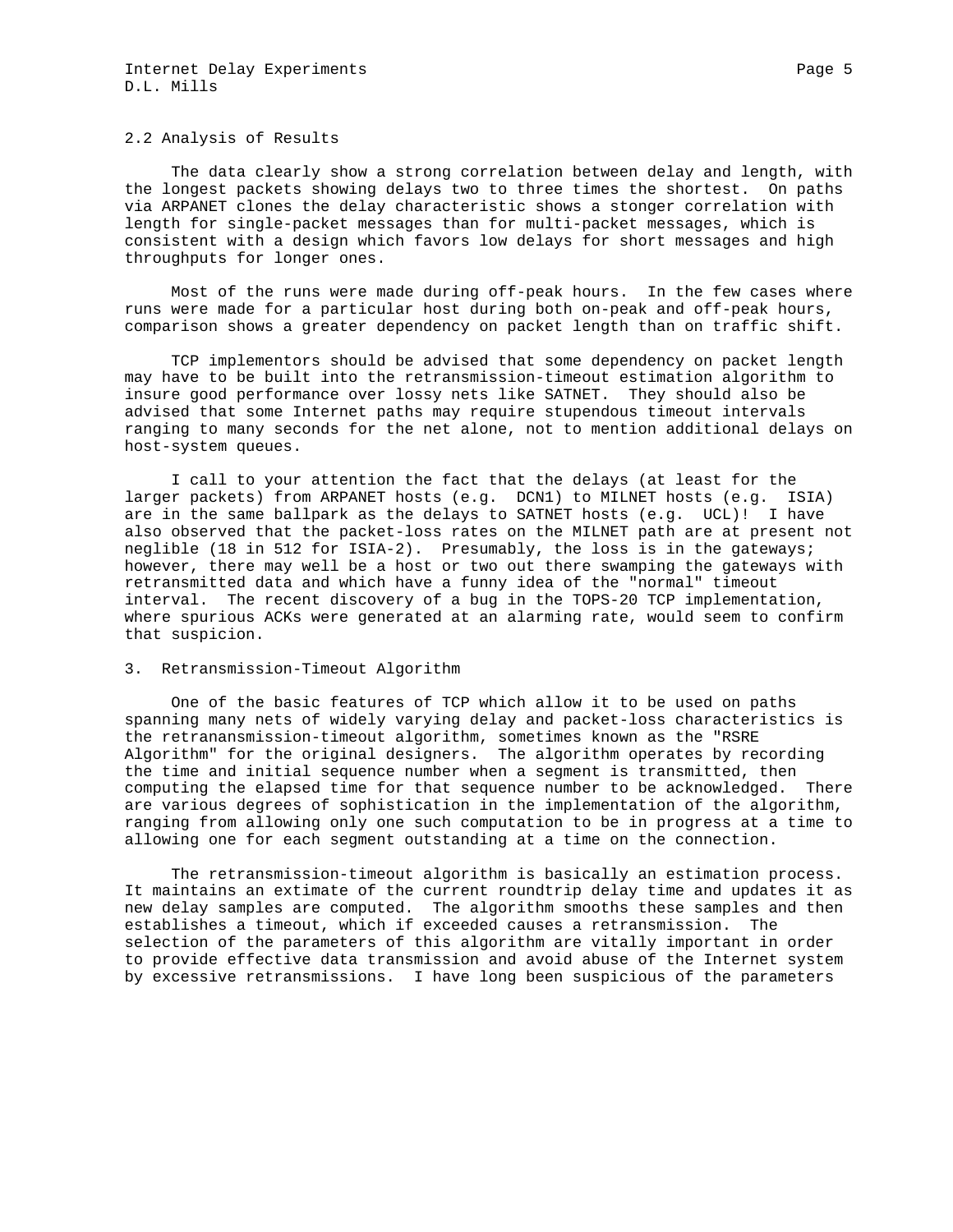suggested in the specification and used in some implementations, especially in cases involving long-delay paths involving lossy nets. The experiment was designed to simulate the operation of the algorithm using data collected from real paths involving some pretty leaky Internet plumbing.

## 3.1. Experiment Design

 The experiment data base was constructed of well over a hundred runs using ICMP Echo/Reply messages bounced off hosts scattered all over the world. Most runs, including all those summarized here, consisted of 512 echo/reply cycles lasting from several seconds to twenty minutes or so. Other runs designed to detect network glitches lasted several hours. Some runs used packets of constant length, while others used different lengths distributed from 40 to 256 octets. The maximum length was chosen to avoid complications fragmented or reassembled by the gateways.

 The object of the experiment was to simulate the packet delay distribution seen by TCP over the paths measured. Only the network delay is of interest here, not the queueing delays within the hosts themselves, which can be considerable. Also, only a single packet was allowed in flight, so that stress on the network itself was minimal. Some tests were conducted during busy periods of network activity, while others were conducted during quiet hours.

 The 512 data points collected during each run were processed by a program which plotted on a color bit-map display each data point  $(x,y)$ , where x represents the time since initiation of the experiment the and y the measured delay, normalized to the one-way delay. Then, the simulated retransmission-timeout algorithm was run on these data and its computed timeout plotted in the same way. The display immediately reveals how the algorithm behaves in the face of varying traffic loads, network glitches, lost packets and superfluous retransmissions.

 Each experiment run also produced summary statistics, which are summarized in the table below. Each line includes the Host ID, which identifies the run. The suffix -1 indicates 40-octet packets, -2 indicates 256-octet packets and no suffix indicates uniformly distributed lengths between 40 and 256. The Lost Packets columns refer to instances when no ICMP Reply message was received for thirty seconds after transmission of the ICMP Echo message, indicating probable loss of one or both messages. The RTX Packets columns refer to instances when the computed timeout is less than the measured delay, which would result in a superfluous retransmission. For each of these two types of packets the column indicates the number of instances and the Time column indicates the total accumulated time required for the recovery action.

 For reference purposes, the Mean column indicates the computed mean delay of the echo/reply cycles, excluding those cycles involving packet loss, while the CoV column indicates the coefficient of variation. Finally, the Eff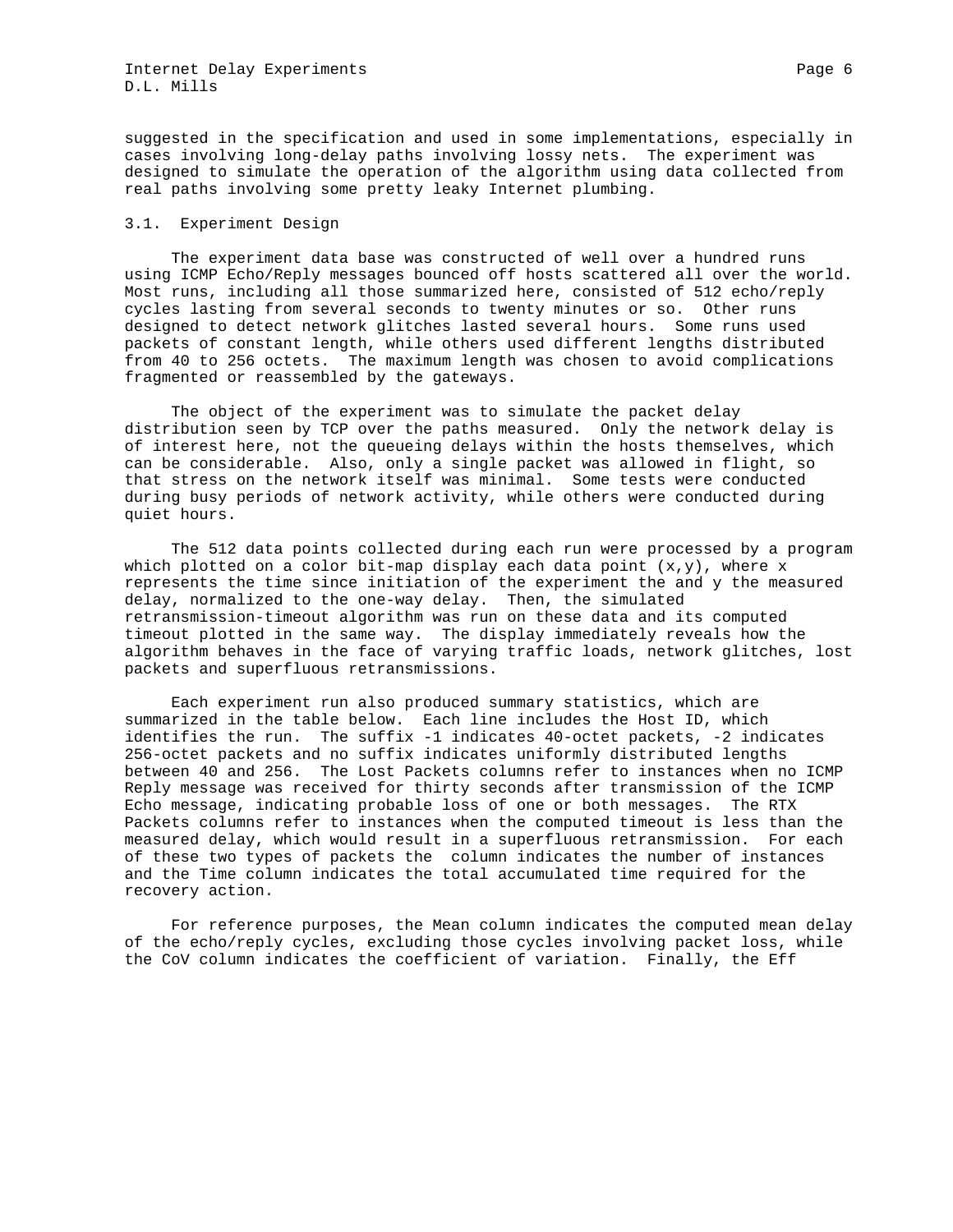Internet Delay Experiments extending the extendion of the Page 7 D.L. Mills

column indicates the efficiency, computed as the ratio of the total time accumulated while sending good data to this time plus the lost-packet and rtx-packet time.

 Complete sets of runs were made for each of the hosts in the table below for each of several selections of algorithm parameters. The table itself reflects values, selected as described later, believed to be a good compromise for use on existing paths in the Internet system.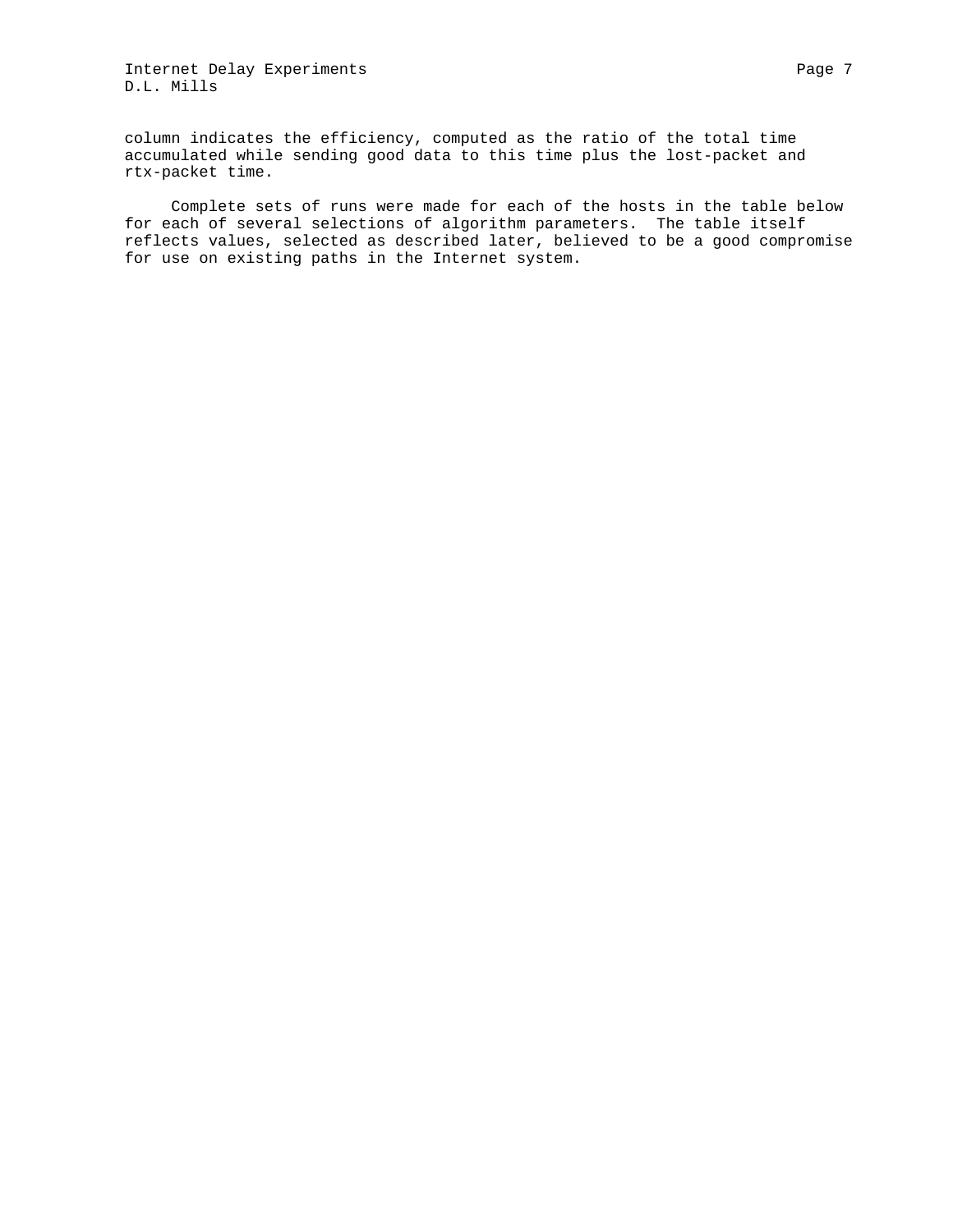# Internet Delay Experiments et al. 2013 and 2014 and 2015 and 2018 and 2019 and 2019 and 2019 and 2019 and 2019 D.L. Mills

| Host<br>ID                   | Total<br>Time | Lost Packets                                 | Time        | RTX Packets         | Time        | Mean | CoV     | Eff          |
|------------------------------|---------------|----------------------------------------------|-------------|---------------------|-------------|------|---------|--------------|
|                              |               | DCN1 to nearby local-net hosts (calibration) |             |                     |             |      |         |              |
| DCN <sub>5</sub>             | 5             | 0                                            | 0           | 0                   | 0           | 11   | .15     | $\mathbf 1$  |
| DCN <sub>8</sub>             | 8             | 0                                            | 0           | $\mathsf{O}\xspace$ | $\mathsf 0$ | 16   | .13     | $\mathbf{1}$ |
| IMP17                        | 19            | 0                                            | 0           | 0                   | $\mathbf 0$ | 38   | .33     | $\mathbf{1}$ |
| FORD1                        | 86            | 0                                            | 0           | $\mathbf 1$         | $\cdot$ 2   | 167  | .33     | .99          |
| UMD1                         | 135           | 0                                            | $\mathbf 0$ | $\sqrt{2}$          | .5          | 263  | .45     | .99          |
| DCN6                         | 177           | 0                                            | 0           | $\mathsf 0$         | 0           | 347  | .34     | 1            |
| FACC                         | 368           | 196                                          | 222.1       | 6                   | 9.2         | 267  | 1.1     | .37          |
| FOE                          | 670           | 3                                            | 7.5         | 21                  | 73.3        | 1150 | .69     | .87          |
| $FOE-1$                      | 374           | 0                                            | 0           | 26                  | 61.9        | 610  | .75     | .83          |
| $FOE-2$                      | 1016          | 3                                            | 16.7        | 10                  | 47.2        | 1859 | .41     | .93          |
|                              |               | DCN1 to ARPANET hosts and local nets         |             |                     |             |      |         |              |
| MILARP                       | 59            | 0                                            | 0           | 2                   | .5          | 115  | .39     | .99          |
| ISID                         | 163           | 0                                            | 0           | $\mathbf 1$         | $1.8$       | 316  | .47     | .98          |
| ISID-1                       | 84            | 0                                            | 0           | $\sqrt{2}$          | $\mathbf 1$ | 163  | .18     | .98          |
| ISID-2                       | 281           | 0                                            | 0           | $\mathbf{3}$        | 17          | 516  | .91     | .93          |
| ISID *                       | 329           | 0                                            | $\mathbf 0$ | 5                   | 12.9        | 619  | .81     | .96          |
| SCORE                        | 208           | 0                                            | 0           | $\mathbf 1$         | .8          | 405  | .46     | .99          |
| <b>RVAX</b>                  | 256           | $\mathbf 1$                                  | 1.3         | $\mathsf 0$         | 0           | 499  | .42     | .99          |
| AJAX                         | 365           | 0                                            | 0           | $\mathsf 0$         | 0           | 713  | .44     | $\mathbf{1}$ |
| WASH                         | 494           | 0                                            | $\mathbf 0$ | $\sqrt{2}$          | 2.8         | 960  | .39     | .99          |
| WASH-1                       | 271           | 0                                            | $\mathbf 0$ | 5                   | 8           | 514  | .34     | .97          |
| $WASH-2$                     | 749           | $1\,$                                        | 9.8         | $\overline{c}$      | 17.5        | 1411 | .4      | .96          |
| <b>BERK</b>                  | 528           | 20                                           | 50.1        | $\overline{4}$      | 35          | 865  | 1.13    | .83          |
|                              |               | DCN1 to MILNET/MINET hosts and local nets    |             |                     |             |      |         |              |
| ISIA                         | 436           | 4                                            | 7.4         | $\mathbf{2}$        | 15.7        | 807  | .68     | .94          |
| ISIA-1                       | 197           | 0                                            | 0           | $\mathsf 0$         | $\mathbf 0$ | 385  | .27     | 1            |
| ISIA-2                       | 615           | 0                                            | 0           | $\sqrt{2}$          | 15          | 1172 | .36     | .97          |
| ISIA *                       | 595           | 18                                           | 54.1        | $\epsilon$          | 33.3        | 992  | .77     | .85          |
| <b>BRL</b>                   | 644           | 1                                            | 3           | $\mathbf 1$         | 1.9         | 1249 | .43     | .99          |
| $BRL-1$                      | 318           | 0                                            | $\mathbf 0$ | $\sqrt{4}$          | 13.6        | 596  | .68     | .95          |
| $BRL-2$                      | 962           | $\overline{c}$                               | 8.4         | $\mathsf{O}\xspace$ | $\mathbf 0$ | 1864 | .12     | .99          |
| LON                          | 677           | 0                                            | $\mathbf 0$ | $\mathfrak{Z}$      | 11.7        | 1300 | .51     | .98          |
| $LON-1$                      | 302           | 0                                            | 0           | $\mathbf 0$         | $\mathsf 0$ | 589  | .06     | $\mathbf 1$  |
| $LON-2$                      | 1047          | 0                                            | 0           | $\mathsf 0$         | 0           | 2044 | .03     | $\mathbf{1}$ |
| HAWAII                       | 709           | $\overline{4}$                               | 12.9        | 3                   | 18.5        | 1325 | .55     | .95          |
| OFFICE3 856                  |               | 3                                            | 12.9        | 3                   | 10.3        | 1627 | $.54\,$ | .97          |
| $OFF3-1$                     | 432           | $\sqrt{2}$                                   | 4.2         | $\mathbf 2$         | 6.9         | 823  | .31     | .97          |
| $OFF3-2$                     | 1277          | 7                                            | 39          | $\mathsf 3$         | 41.5        | 2336 | .44     | .93          |
| KOREA                        | 1048          | 3                                            | 14.5        | 2                   | 18.7        | 1982 | .48     | .96          |
| KOREA-1 506                  |               | 4                                            | 8.6         | 1                   | 2.2         | 967  | .18     | .97          |
| KOREA-2 1493                 |               | 6                                            | 35.5        | $\overline{a}$      | 19.3        | 2810 | .19     | .96          |
|                              |               | DCN1 to TELENET hosts via ARPANET            |             |                     |             |      |         |              |
| $\ensuremath{\mathsf{RICE}}$ | 677           | 2                                            | 6.8         | 3                   | 12.1        | 1286 | .41     | .97          |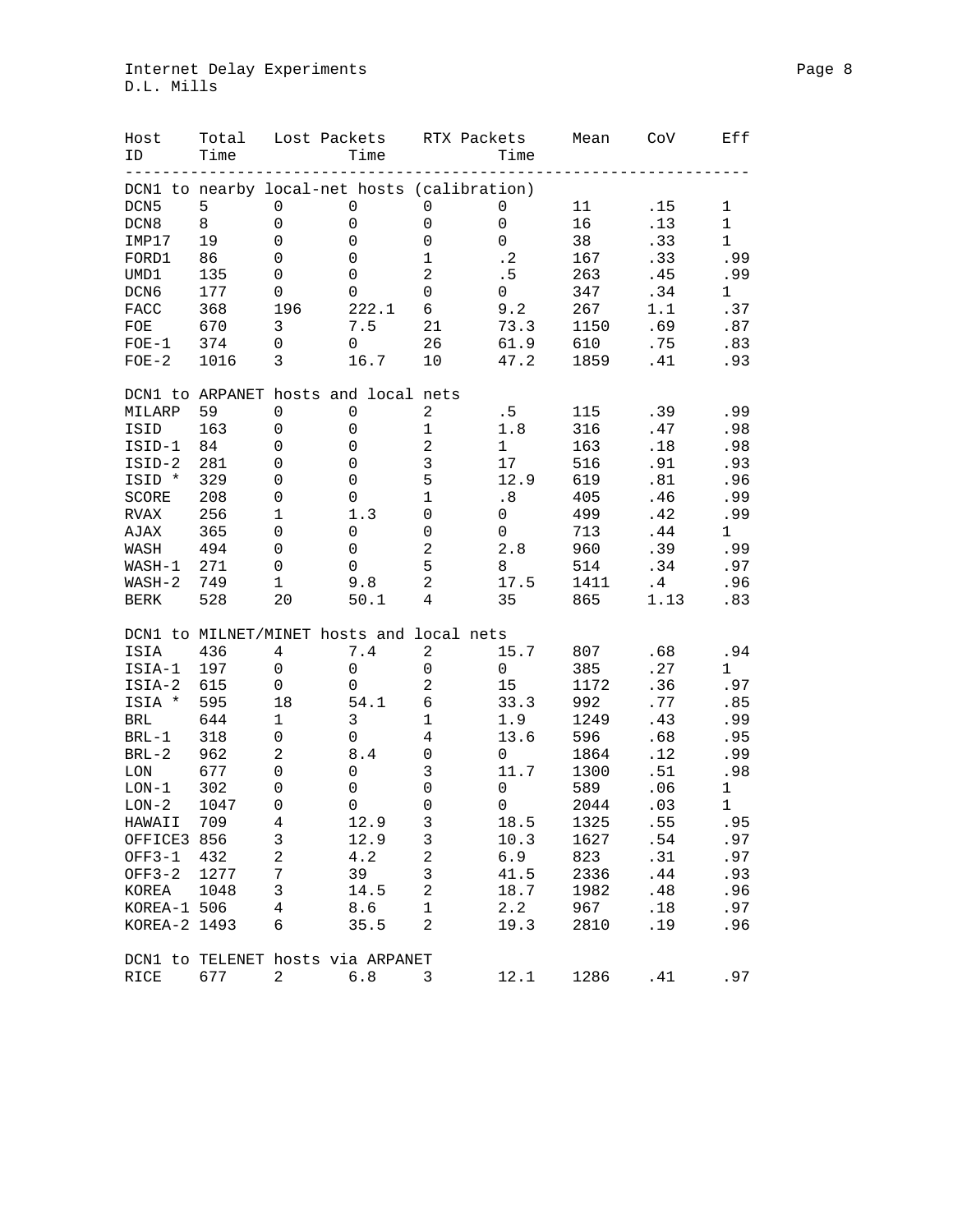Internet Delay Experiments extending the extendion of the Page 9 D.L. Mills

| RICE-1      | 368  | $\mathbf 1$ | .1                                      | 3              | 2.3      | 715  | .11       | .99 |
|-------------|------|-------------|-----------------------------------------|----------------|----------|------|-----------|-----|
| $RICE-2$    | 1002 | 1           | 4.4                                     |                | 9.5      | 1930 | .19       | .98 |
| DCN1<br>to. |      |             | SATNET hosts and local nets via ARPANET |                |          |      |           |     |
| UCL         | 689  | 9           | 26.8                                    | $\Omega$       | 0        | 1294 | .21       | .96 |
| $UCL-1$     | 623  | 39          | 92.8                                    | $\overline{2}$ | 5.3      | 1025 | .32       | .84 |
| $UCL-2$     | 818  | 4           | 13.5                                    | $\Omega$       | $\Omega$ | 1571 | .15       | .98 |
| NTA         | 779  | 12          | 38.7                                    | 1              | 3.7      | 1438 | .24       | .94 |
| $NTA-1$     | 616  | 24          | 56.6                                    | 2              | 5.3      | 1083 | .25       | .89 |
| $NTA-2$     | 971  | 19          | 71.1                                    | $\Omega$       | $\Omega$ | 1757 | $\cdot$ 2 | .92 |
| NTA to      |      |             | SATNET hosts and local nets             |                |          |      |           |     |
| TANUM       | 110  | 3           | 1.6                                     | $\Omega$       | $\Omega$ | 213  | .41       | .98 |
| GOONY       | 587  | 19          | 44.2                                    |                | 2.9      | 1056 | .23       | .91 |
| ETAM        | 608  | 32          | 76.3                                    | 1              | 3.1      | 1032 | .29       | .86 |
| UCL         | 612  | 5           | 12.6                                    | $\overline{2}$ | 8.5      | 1154 | .24       | .96 |

Note: \* indicates randomly distributed packets during periods of high ARPANET activity. The same entry without the \* indicates randomly distributed packets during periods of low ARPANET activity.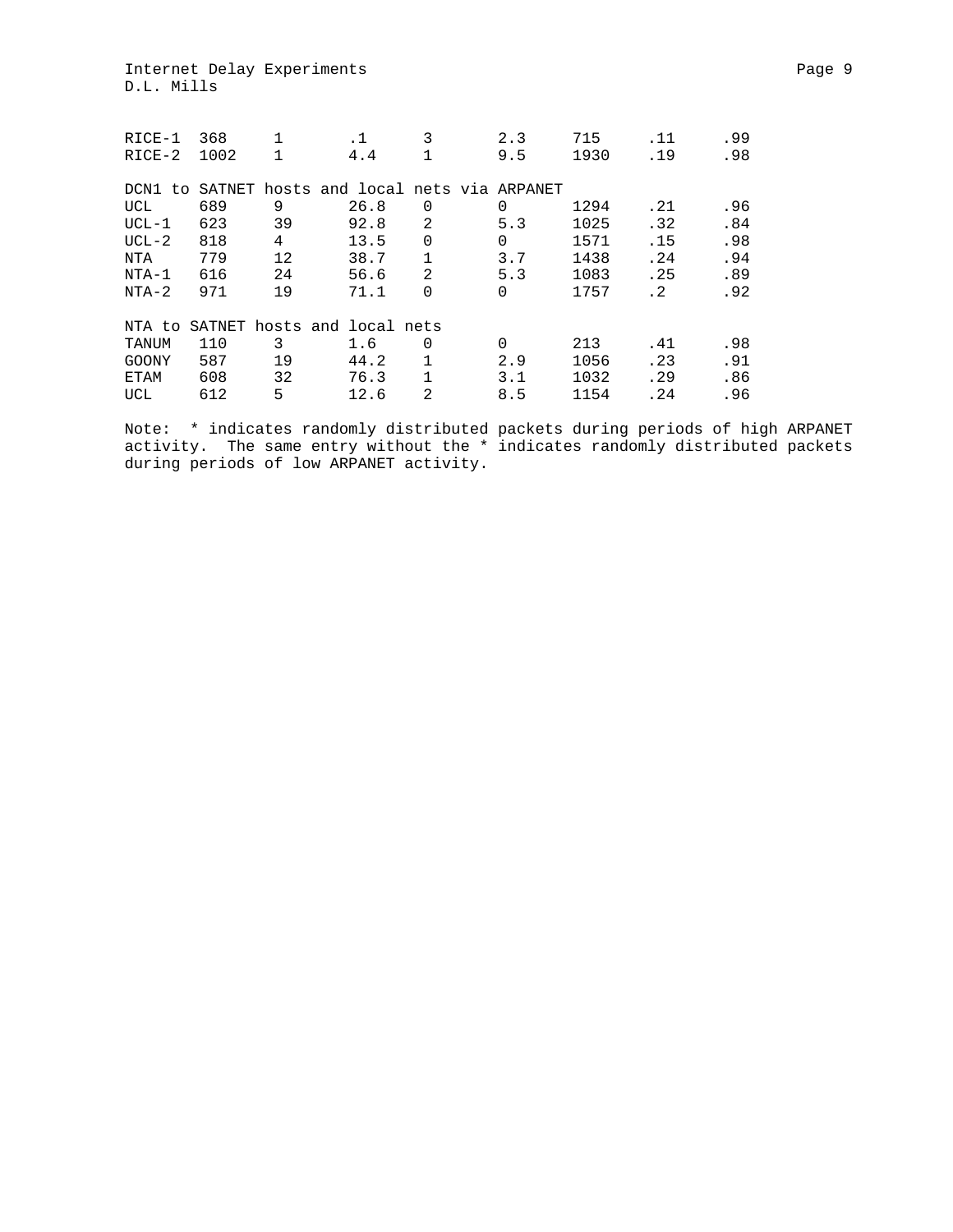### 3.2 Discussion of Results

 It is immediately obvious from visual inspection of the bit-map display that the delay distribution is more-or-less Poissonly distributed about a relatively narrow range with important exceptions. The exceptions are characterized by occasional spasms where one or more packets can be delayed many times the typical value. Such glitches have been commonly noted before on paths involving ARPANET and SATNET, but the true impact of their occurance on the timeout algorithm is much greater than I expected. What commonly happens is that the algorithm, when confronted with a short burst of long-delay packets after a relatively long interval of well-mannered behavior, takes much too long to adapt to the spasm, thus inviting many superfluous retransmissions and leading to congestion.

 The incidence of long-delay bursts, or glitches, varied widely during the experiments. Some of them were glitch-free, but most had at least one glitch in 512 echo/reply volleys. Glitches did not seem to correlate well with increases in baseline delay, which occurs as the result of traffic surges, nor did they correlate well with instances of packet loss. I did not notice any particular periodicity, such as might be expected with regular pinging, for example; however, I did not process the data specially for that.

 There was no correction for packet length used in any of these experiments, in spite of the results of the first set of experiments described previously. This may be done in a future set of experiments. The algorithm does cope well in the case of constant-length packets and in the case of randomly distributed packet lengths between 40 and 256 octets, as indicated in the table. Future experiments may involve bursts of short packets followed by bursts of longer ones, so that the speed of adaptation of the algorithm can be directly deterimend.

 One particularily interesting experiment involved the FOE host (FORD-FOE), which is located in London and reached via a 14.4-Kbps undersea cable and statistical multiplexor. The multiplexor introduces a moderate mean delay, but with an extremely large delay dispersion. The specified retransmission-timeout algorithm had a hard time with this circuit, as might be expected; however, with the improvments described below, TCP performance was acceptable. It is unlikely that many instances of such ornery circuits will occur in the Internet system, but it is comforting to know that the algorithm can deal effectively with them.

#### 3.3. Improvments to the Algorithm

 The specified retransmission-timeout algorithm, really a first-order linear recursive filter, is characterized by two parameters, a weighting factor F and a threshold factor G. For each measured delay sample R the delay estimator E is updated:

 $E = F*E + (1 - F)*R$ .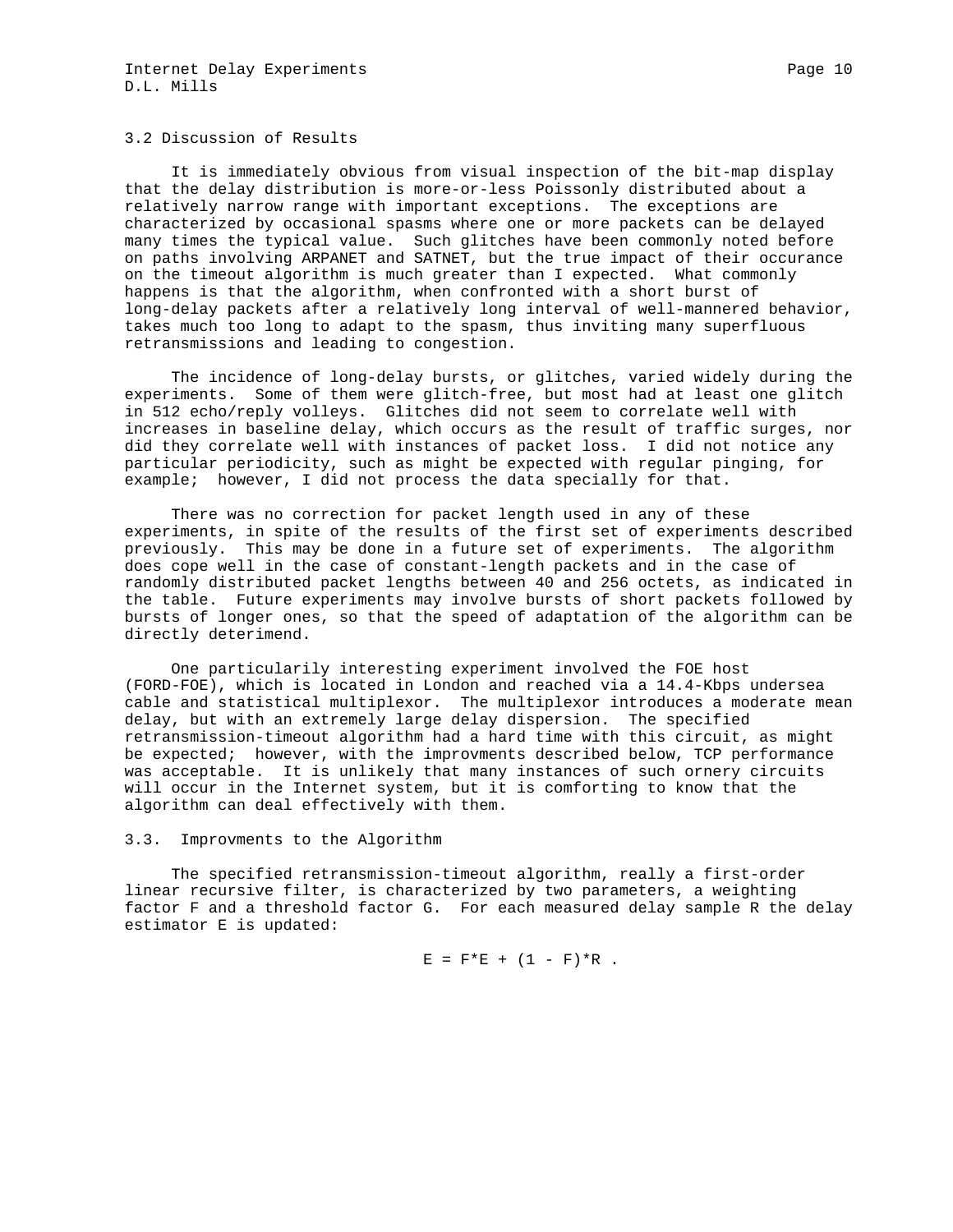Then, if an interval equal to G\*E expires after transmitting a packet, the packet is retransmitted. The current TCP specification suggests values in the range 0.8 to 0.9 for F and 1.5 to 2.0 for G. These values have been believed reasonable up to now over ARPANET and SATNET paths.

 I found that a simple change to the algorithm made a worthwhile change in the efficiency. The change amounts to using two values of F, one (F1) when R  $\leq$  E in the expression above and the other (F2) when R >= E, with F1 > F2. The effect is to make the algorithm more responsive to upward-going trends in delay and less respnsive to downward-going trends. After a number of trials I concluded that values of F1 =  $15/16$  and F2 =  $3/4$  (with G = 2) gave the best all-around performance. The results on some paths (FOE, ISID, ISIA) were better by some ten percent in efficiency, as compared to the values now used in typical implementations where  $F = 7/8$  and  $G = 2$ . The results on most paths were better by five percent, while on a couple (FACC, UCL) the results were worse by a few percent.

 There was no clear-cut gain in fiddling with G. The value G = 2 seemed to represent the best overall compromise. Note that increasing G makes superfluous retransmissions less likely, but increases the total delay when packets are lost. Also, note that increasing F2 too much tends to cause overshoot in the case of network glitches and leads to the same result. The table above was constructed using  $F1 = 15/16$ ,  $F2 = 3/4$  and  $G = 2$ .

 Readers familiar with signal-detection theory will recognize my suggestion as analogous to an ordinary peak-detector circuit. F1 represents the discharge time-constant, while F2 represents the charge time-constant. G represents a "squelch" threshold, as used in voice-operated switches, for example. Some wag may be even go on to suggest a network glitch should be called a netspurt.